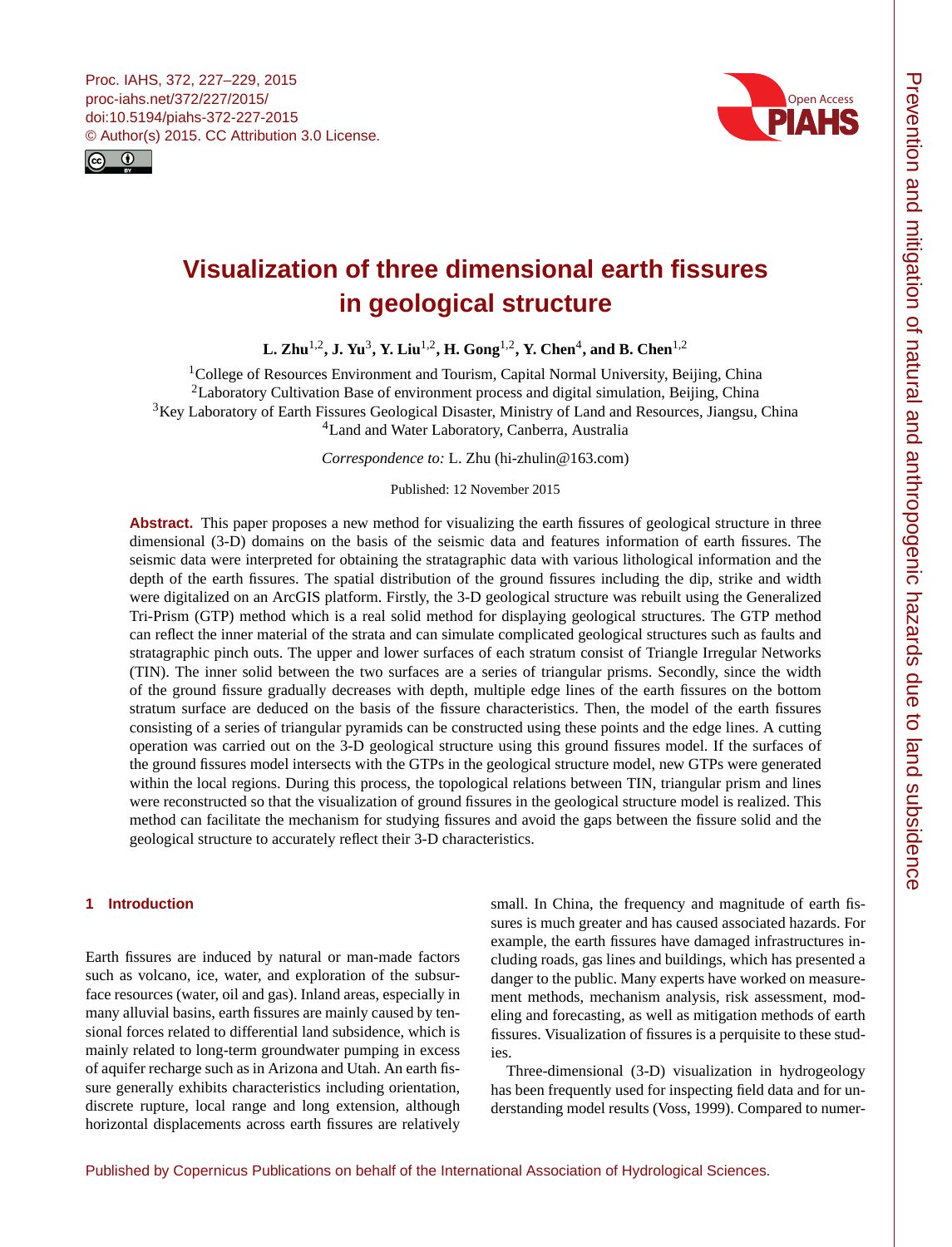ical values, 3-D visualization is sometimes more effective for researchers to learn the distribution of geologic phenomena in 3-D domains. Generally there are two methods including the surface and solid methods for displaying the geological structure. Surface methods such as multiple DEM (digital elevation model) are popular and easier to be realized, while, the model from this method can not reflect the inner materials or attributs in geologic structures. Solid methods can overcome this shortcoming and models from this method are realized in three dimensions. Generalized Tri-Prism (GTP) was proposed for the layered strata (Wu, 2004), which can be used to simulate complicated geological structures. There are few studies on the visualization of earth fissures. Earth fissures are generally shown by photos or schematic drawings. Zhu et al. (2007) used the polygon of earth fissure to rebuild the earth surface model in the Suzhou-Wuxi-Changzhou area (short for Su-Xi-Chang). Li et al. (2010) expressed ground fissures' spatial continuous curved surfaces by using the linear-distributed ground fissures data and geological model with a surface method of Triangle Irregular Networks (TIN) in Fenwei Plain. However, geologic models in these studies are quasi-3-D.

OpenGL is a 3-D graphics software library developed by SGI Inc. (Silicon Graphics). OpenGL is composed of hundreds of commands and functions for creating real-time 3-D graphics, which can be used to generate 3-D object with high fidelity, and can realize the interactive operations with the simulated objections. To enhance the fidelity, lighting conditions including ambient illumination and diffuse light are defined to create a 3-D scene.

This paper aims to investigate a 3-D visualization method to exhibit the distribution of earth fissures. Yingguoan in Su-Xi-Chang was taken as an example area. Visual  $C++$  was used as a developed platform and OpenGL was employed to create real-time 3-D graphics for the visualization of a geologic model with earth fissures.

#### **2 Description of case study area**

There are numerous earth fissures in the Su-Xi-Chang area, Jiangsu Province, China, which lies in the alluvial plain of the Yangtze River Delta. The earth fissures that developed in 1991 in Yinguoan are typical and ere induced by steep bedrock surfaces and differential subsidence. There is a fracture belt extending 2000 m and 50–150 mm width along the NE direction, which shows obvious tensile characteristics (Yu et al., 2004, 2013). A 3-D seismic exploration, covering a survey area of  $1.7 \text{ km}^2$ , was carried out to detect the earth fissures in this area. These seismic data were interpreted to extract the detailed information on stratagraphy and the 3-D shape of earth fissures, such as width, depth and length on the basis of the seismic velocity and logging.



**Figure 1.** Different GTP elements. **(a)** The up surface and the down surface of GTP are not necessarily parallel. **(b)** The edge of P3 and P6 converges to one point. **(c)** The edge of P2 and P5 also converges to another point.

#### **3 Methodology**

Detailed information of Aquifer II was interpreted from 3- D seismic data. Scattered points of six layers were obtained. Each point has a lithologic description and coordinates  $(X, \mathcal{L})$  $Y$ ,  $Z$ ). Information of earth fissures includes the outlines of the fissures on the ground, extension and dip. The earth fissures are assumed to be a "V" shaped.

The detailed process of visualizing the earth fissures using the GTP method is as follows.

Firstly, a geologic model without fissures was constructed. The up surface and the down surface of GTP are not necessarily parallel (Fig. 1a) and there are other special shapes. For example, the edge of  $P_3$  and  $P_6$  converges to one point (Fig. 1b) and  $P_2$  and  $P_5$  also to another point (Fig. 1c), which can simulate complicated geological structures such as faults and stratagraphic pinch outs. There are six points in each GTP stored in the database, which is easy for query. For example,  $P_3$  and  $P_6$  (Fig. 1b, c) are stored separately but with the same coordinates. The up and down surfaces of each GTP, defined by Triangle Irregular Networks such as  $P_1P_2P_3$ and  $P_4P_5P_6$ , consist of the surface of each stratum. The inner solid between two surfaces are of series of triangular prisms. These triangular prisms can further be split.

Secondly, an earth fissure model was built. An earth fissure is a polygon on the ground and the width decreases linearly with depth. The vertices of the polygon are assumed to be symmetrical. The earth fissure volume was constructed by a series of triangular pyramids.

Thirdly, a geological model with earth fissures was developed. The geologic model and the earth fissures model were combined using Boolean operators. Three types of cutting were involved in the process. They are whole cutting, special cutting and false cutting (Li et al., 2008). No cutting will be carried out if six points of GTP are at the same side of the cutting plane. The cutting type is determined by the intersection points of the cutting plane and the GTP. Then the origin GTP is re-build and the topology relationship of GTP is renewed.